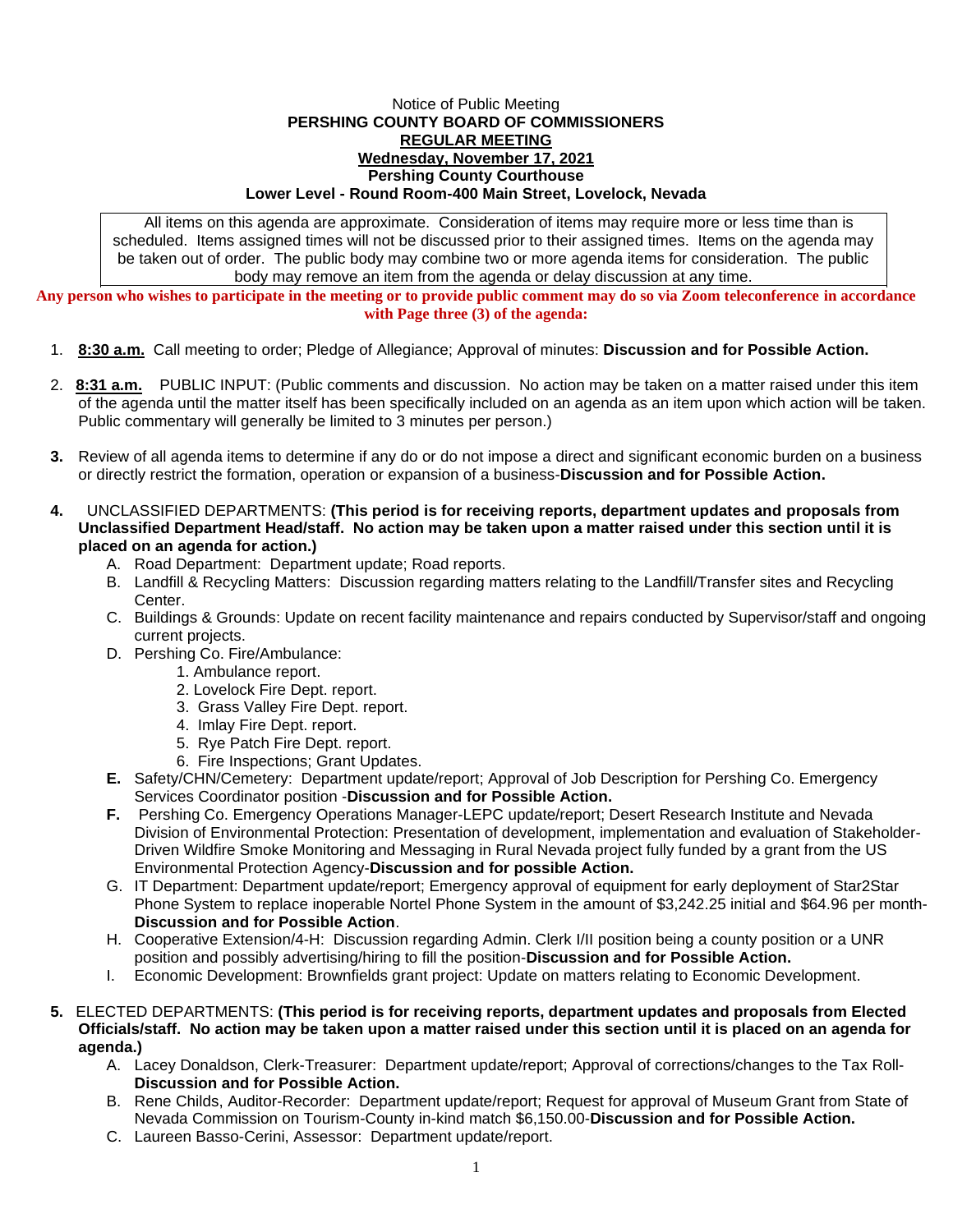- D. Bryce Shields, District Attorney: Department update/report.
- E. Judge Karen Stephens, Justice Court: Department update/report.
- F. Jerry Allen, Sheriff's Dept.: Department update/report.
- 6. Grass Valley Advisory Board: Update on matters relating to the Grass Valley area.
- 7. Derby Field Airport: Update on matters relating to the Derby Field Airport.
- 8. **10:00 a.m.** PLANNING & BUILDING DEPARTMENT/IMLAY WATER SYSTEM MATTERS/PERSHING ELECTRICAL:
	- A. Department written update/report.
	- B. Submittal of Monthly Building Permits/fees collected.
	- C. Submittal of Monthly Business License applications and fees collected.
	- D. Submittal of Monthly Water Report/fees collected from the Imlay Water System.
	- E. Request for review and approval of a Parcel Map application on APN: 007-241-39 for Pavilion Homes, LLC. The applicant is proposing to divide the current parcel into (1) 21,172 sq. ft. and (1) 14,518 sq. ft. parcel, Zoned Industrial and located at 600 Industrial Way, Lovelock, Pershing County, NV-**Discussion and for Possible Action**.
- 9. Update from Emergency Management relating to the COVID-19; List of proposed projects, prioritizing and changing/amending the projects for allocation of the Covid-19 American Rescue Plan funding for Pershing County in the amount of \$1,306,252.00-**Discussion and for Possible Action.**
- 10. Litigation Meeting.
- 11. Report from Legal Counsel.
- 12. Report from Administrative Assistant/HR Rep.-County Commissioner's Office.
- 13. Items for future agendas- **Discussion and for Possible Action.**
- 14. Correspondence.
- 15. Matters of the Board for Discussion.

Board Member reports. Board Liaison reports. (Nevada Works, Safety, Hospital Board, Emergency Management, Cemetery, Recreation Board, WNDD, Pe. Co. Economic Dev./, Community Center, Airport Advisory Board; Museum Advisory Board, Library Board, Senior Center Advisory Board, Central Nevada Water Authority, Planning Board, Broadband Advisory Board, 911 Committee, Solid Waste Management Recycling Advisory Board, Pe. Co. Volunteer Advisory Board, T. V. Board, Frontier Coalition, Humboldt River Water Basin Authority.)

- 16. PUBLIC INPUT: (Public comments and discussion. No action may be taken on a matter raised under this item of the agenda until the matter itself has been specifically included on an agenda as an item upon which action will be taken. Public commentary will generally be limited to 3 minutes per person.)
- 17. Approval of Vouchers, Claims and Expenditures for Review- (The vouchers, claims and expenditures presented under this section are for discussion and possible action) - **Discussion and for Possible Action**.
	- **NOTICE:** The County Commission may by law receive information from legal counsel regarding potential or existing litigation involving a matter over which the County Commission has supervision, control, jurisdiction or advisory power, and such gathering does not constitute a meeting of the County Commission pursuant to Nevada Revised Statutes **241.015.**